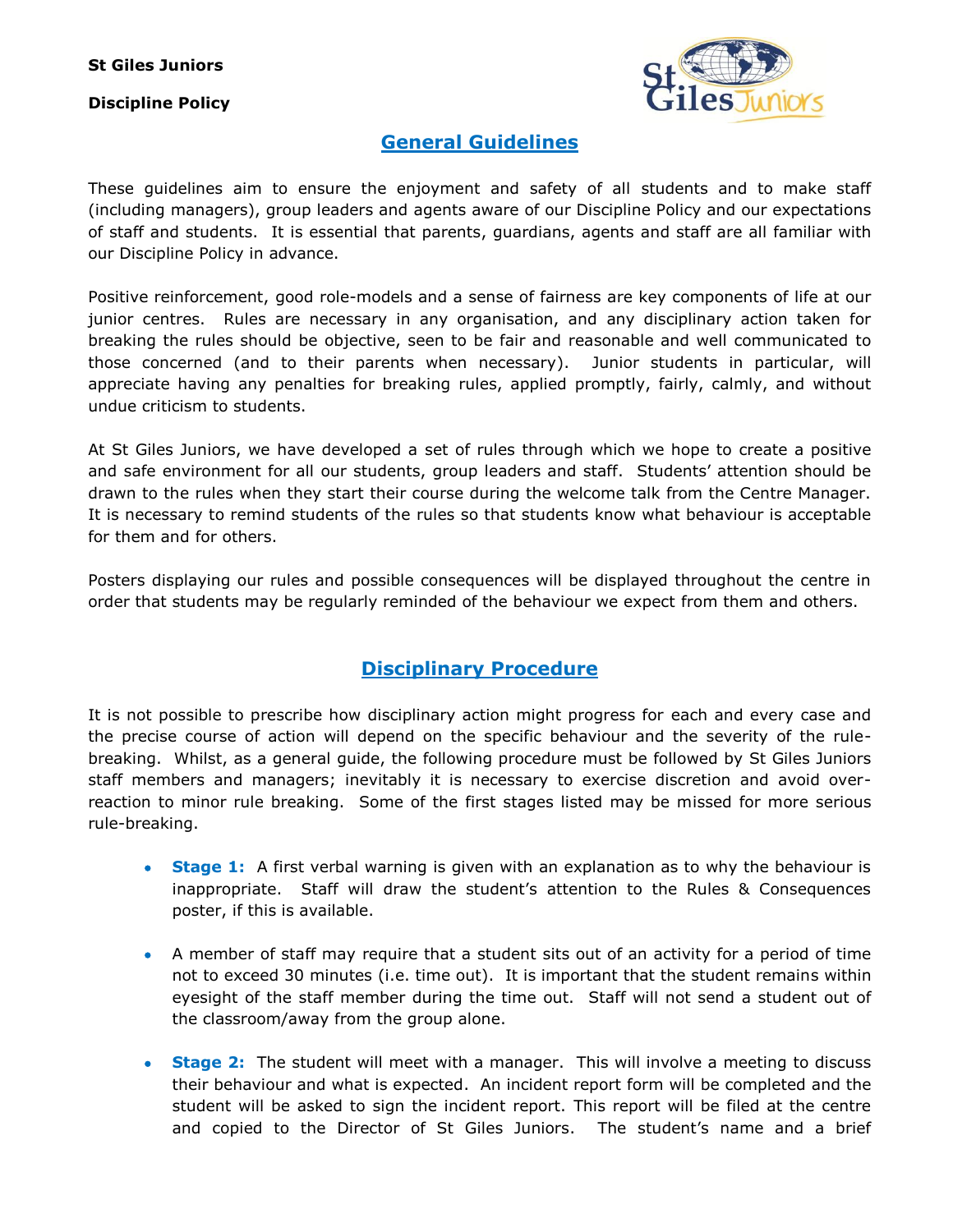### **St Giles Juniors**

#### **Discipline Policy**



description of the misbehaviour will be written down and this will be filed. Recording the incident should happen as soon as is possible after the misbehaviour.

- Students may have a maximum of 60 minutes of free time withdrawn on that day (or on the following day if necessary). Free time withdrawn may include time at the centre, in town or during excursions.
- **Stage 3:** The Centre Manager may take steps to ensure that parents are informed. This report and a copy of the incident report will be sent to the Director of St Giles Juniors to send to the agent and parents. The purpose of the letter is to ask the parents for support in ensuring that the student follows the rules and enjoys their time at St Giles Juniors.
- **Stage 4:** A student may be asked to return home early and have their course cancelled. This action can be recommended by a Centre Manager but must be approved by, the Director of St Giles Juniors.

We recognise that disciplinary action must appear to be taken fairly and consistently and with proper investigation. It is important to avoid accusations of victimisation and every effort will be made to communicate and cooperate with parents and agents in more serious cases.

Staff and managers appreciate that the purpose of this Discipline Policy is to encourage students to follow the rules and while some punishment may be necessary; this is not the main aim of our policy. Good behaviour is always the intended goal.

Progression through the lower stages of disciplinary action may not always be appropriate, if for example, a serious breach of discipline occurs (e.g. drug abuse, bullying, fighting). Some bad behaviour may put other students or staff at risk and warrant movement to a higher stage immediately, without necessarily the lower level stages being used initially. However, in most cases, it makes sense to raise the level of discipline and to avoid over reaction. Most students will respond to a lower level of discipline, without the necessity to enforce a firmer policy.

### **Communicating Our Discipline Policy**

We appreciate that parents are generally supportive of the staff and management when they have been consulted and are probably more likely to be effective disciplinarians rather than ourselves and we aim to work together to ensure students are well-behaved and happy at our centres.

To ensure everyone is familiar with our discipline policy, a copy is included within our staff and agent manuals. We communicate this policy to our students and their families through the below, "Rules and Consequences Poster" which is provided to students in the student welcome packs, given at the time of their enrolment on a course.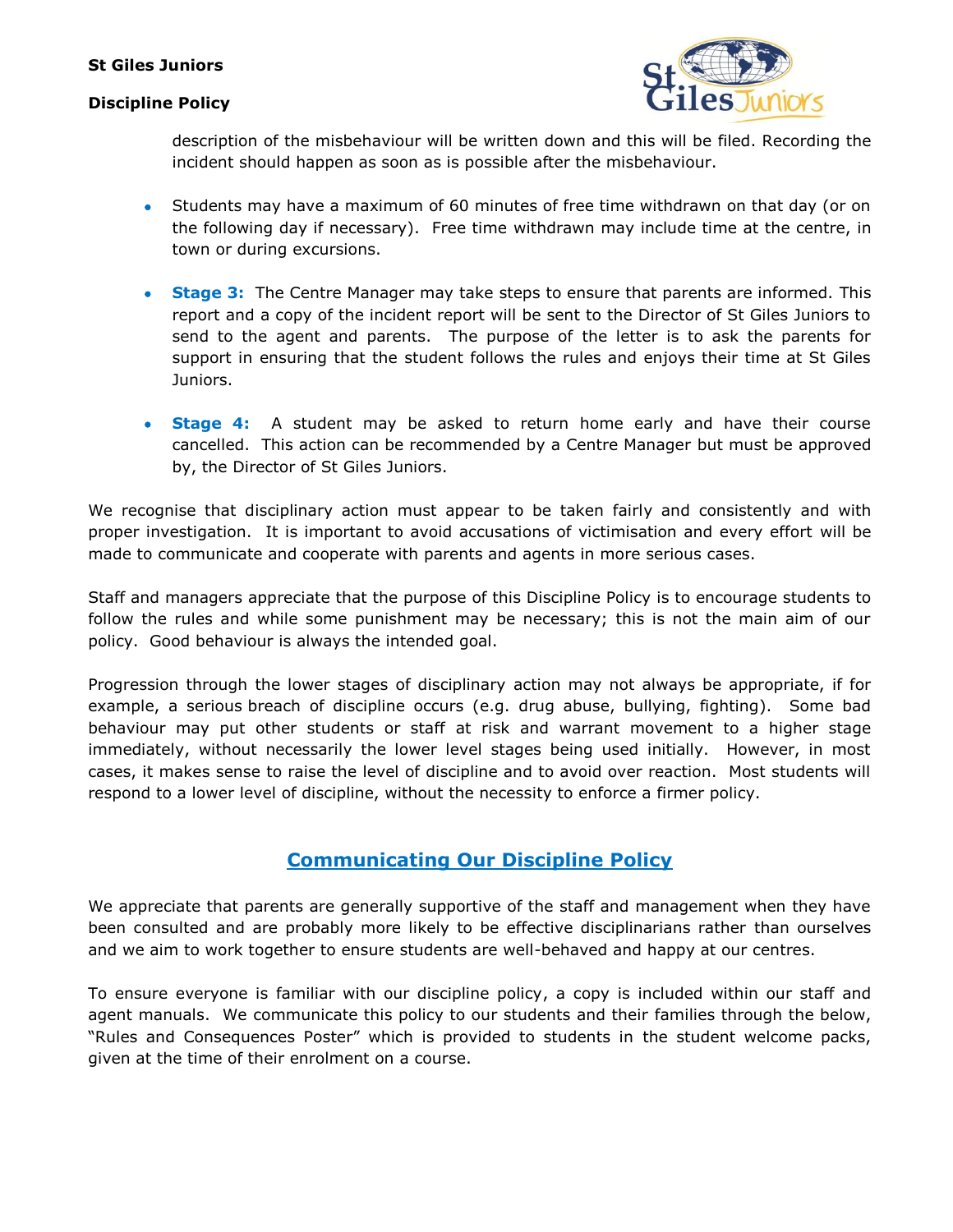**St Giles Juniors**

**Discipline Policy**



## **Student Agreement to St Giles Juniors Discipline Policy**

| <b>Student Name:</b> |  |
|----------------------|--|
|                      |  |

**Date of Birth:** / /

**St Giles Juniors Centre:**

As a student with St Giles Juniors, we require you to agree to our Discipline Policy, and accept our rules and the local laws that may restrict your activities while studying with St Giles Juniors. Please complete this form and sign it, then return it to St Giles Juniors.

I agree to follow the rules of St Giles Juniors and to follow the rules on the 'Rules and Consequences' document.

By signing this agreement, I recognise that breaking any of the above stated rules can result in the disciplinary action listed in this policy and may result in my immediate expulsion from the course.

| <b>Student's Signature:</b> |  |  |
|-----------------------------|--|--|
|                             |  |  |
| Date:                       |  |  |

I, the parent of the above student, agree with the St Giles Juniors Discipline Policy and also agree to respect the rules of St Giles Juniors.

#### **Parent's Signature:**

**Date:**

Please return this form to St Giles Juniors.